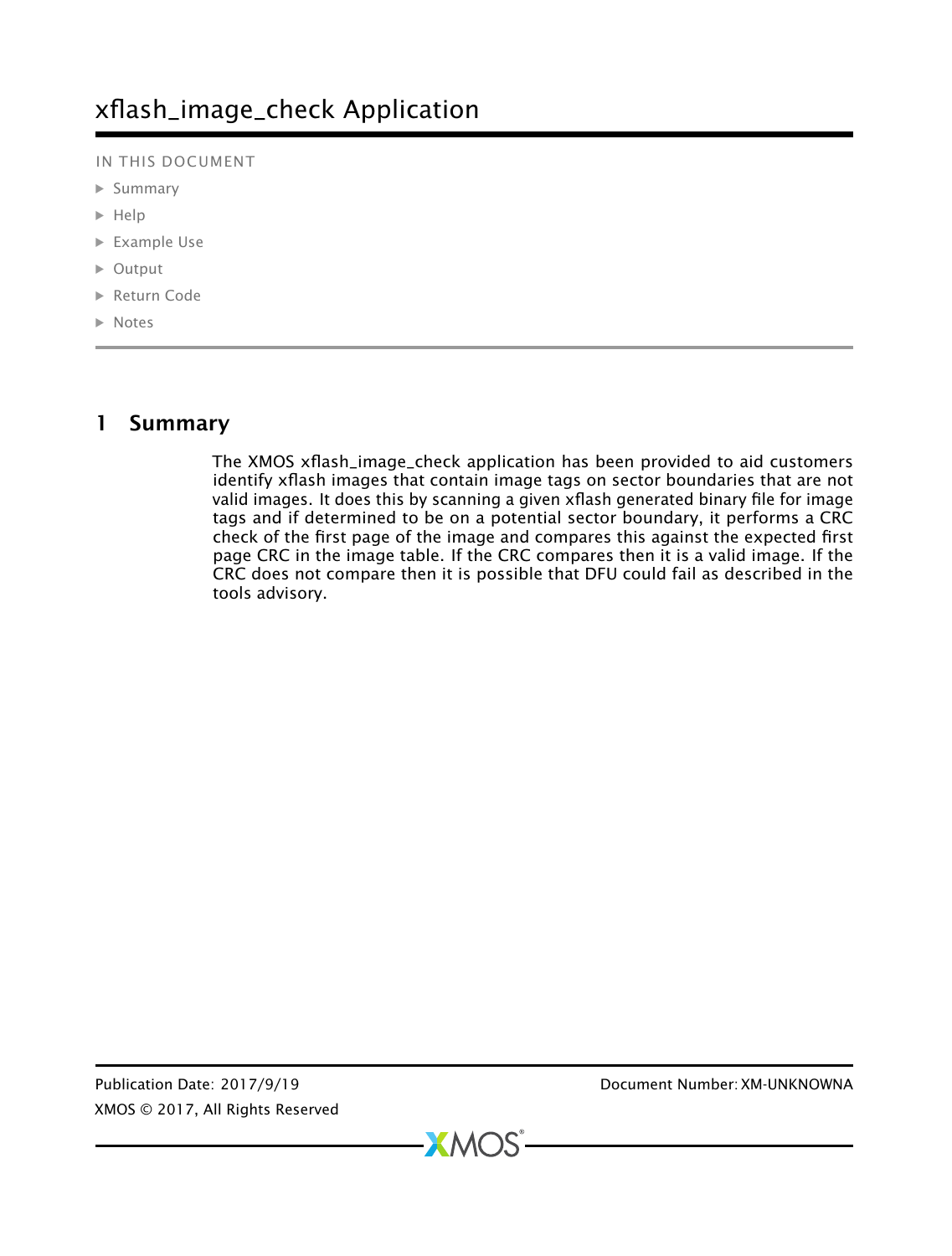## 2 Help

```
xflash_image_check -- help
Options :
 -h [ --help ] Display this information
 -f [ --file ] arg (=flash_image.bin) XFLASH binary file to be checked
 -v [ -- image - tag - version ] arg (= tools_13 )
                                          Specify which version of the image
                                          header tag is being used .
                                          If XFLASH binary file generated
                                          with xTIMEcomposer version 12. X
                                          or below use tools_12 .
                                          If XFLASH binary file generated
                                          with xTIMEcomposer version 13. X
                                          or above use tools_13 .
  -t [ -- flash - device - type ] arg (= QSPI )
                                          Specify what type of flash device
                                          is being used. SPI or QSPI<br>Size of the sectors of intended
  -s [ -- sector -size ] arg (=4096)
                                          flash device. Refer to the data
                                          sheet for your device for the
                                          sector size .
For bug reporting instructions , please see :
http :// www . xmos . com / support
```
## 3 Example Use

<span id="page-1-1"></span>For xTIMEcomposer versions greater than or equal to 13.0.0 using QSPI:

```
xflash_image_check --file=flash_image.bin --image-tag-version=tools_13
--flash-device-type=QSPI --sector-size=4096
```
For xTIMEcomposer versions greater than or equal to 13.0.0 using SPI:

```
xflash_image_check --file=flash_image.bin --image-tag-version=tools_13
--flash-device-type=SPI --sector-size=4096
```
For xTIMEcomposer versions less than 13.0.0 using SPI:

```
xflash_image_check --file=flash_image.bin --image-tag-version=tools_12
--flash-device-type=SPI --sector-size=4096
```
## 4 Output

The xflash\_image\_check application will output the following:

If a valid image is found on a sector boundary:

Valid Image found on sector boundary @32768

If an invalid image is found on a sector boundary: